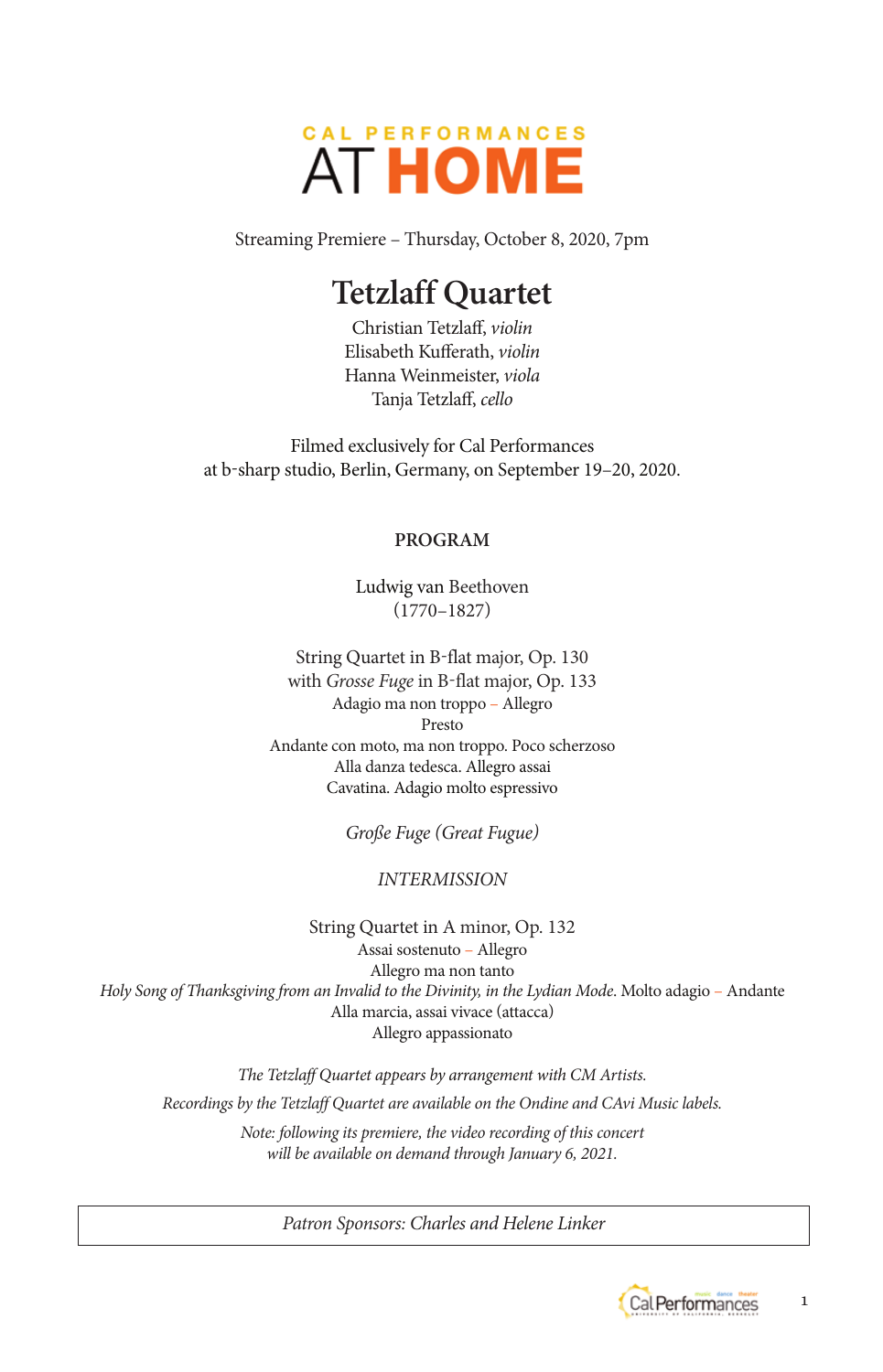**Ludwig van Beethoven String Quartet in B-flat major, Op. 130;**  *Grosse Fuge,* **Op. 133** 

**String Quartet in A minor, Op. 132**

By the mid-1820s, when Beethoven wrote his last string quartets, he had long since made deafness work in his favor. Without the reality of sound to confine his imagination, new musical possibilities opened. Unconventional his late works may be, but the challenges they present to a listener are their own reward. And while Beethoven's contemporaries may have found his late works odd, the 200 years between then and now have been filled with so many wonders and horrors that rhythmic displacements and unexpected harmonies seem more part of the world than alien to it. The two quartets on this program, both composed in 1825, each express a kind of manifesto that makes a case for living. Try to explain what ignites such music, given the circumstances Beethoven faced while creating it—ill health, a social isolation imposed in part by deafness and in part by his own less than gracious demeanor, and who knows what other wretchedness brewed in a mind too immersed in sickness and misanthropy, forced too long to accommodate the loss of the one sense (as he himself put it) in which he ought to have excelled. These quartets refuse even to hint at such misery. And each includes a slow movement for which the word "sublime" might have been invented.

On the subject of words: the first audience for Beethoven's Opus 130 String Quartet earned a few choice ones from him: "cattle" and "asses." Why, he wondered, could they not get their ears around the great serious fugue with which he capped the first five movements, each so immediately appealing in its own way? He was being defensive. In fact, he was not sure his finale was right, and when his publisher asked for an alternate ending, he very uncharacteristically obliged. (The fugue was published separately as his Opus 133.) These days, string players tend to favor the fugue over Beethoven's alternate ending. To call the *Grosse Fuge* a *tour de force* is to give it short shrift. It retains all its power to shake and disturb. Beethoven hoped his contemporaries could come to terms with it, and while such hope may seem clueless, perhaps he felt he had provided enough audience-pleasing music in the first five movements for his listeners to cut him some slack at the end. He seems at last to have admitted he had gone too far, and in his new finale he offered something short and sunny, more in keeping with the spirit of the earlier movements and, because it is in proportion to them, transferring the work's center of gravity to the Cavatina. The alternate ending is worth hearing, and adopting it arguably makes for a more balanced, structurally sound string quartet. But also one less interesting.

At first hearing, the individual movements have little apparent in common, but from so careful a builder as Beethoven we expect relationships and correspondences between movements. The grave unison opening, for one example, will find its counterpart in the first measures of the fugal finale. Although this first movement is tightly knit, it seems bipolar, shifting constantly between a somber adagio and an upbeat (even ecstatic) allegro.

The brief second movement is a magical display of perpetual motion, not a measure too many or too few.

The Andante picks up where the Presto left off, and a similar sense of endless motion inhabits the flowing melody, rippled with gestures that seem continually to repeat but which, like the swells that wrinkle a river's surface, are never exactly the same. The first violin yearns his opening line, an anticipation of the great tune at the heart of the Cavatina.

This quartet is a fusion of the exalted and the popular. The German dance movement proves that Beethoven could write a tune with the best of them. Set to words and sung on Broadway, this would be a show-stopper.

A cavatina is a song or aria; the word is related to the now obsolete *cavation,* a hollowing out, as in *excavation*. In this darkly voiced music, Beethoven indeed mines a vein of emotion. After stately reflection from the ensemble, the second violin introduces a song-withoutwords that is one of Beethoven's most beautiful creations, a soulful cousin to the preceding

 $\overline{2}$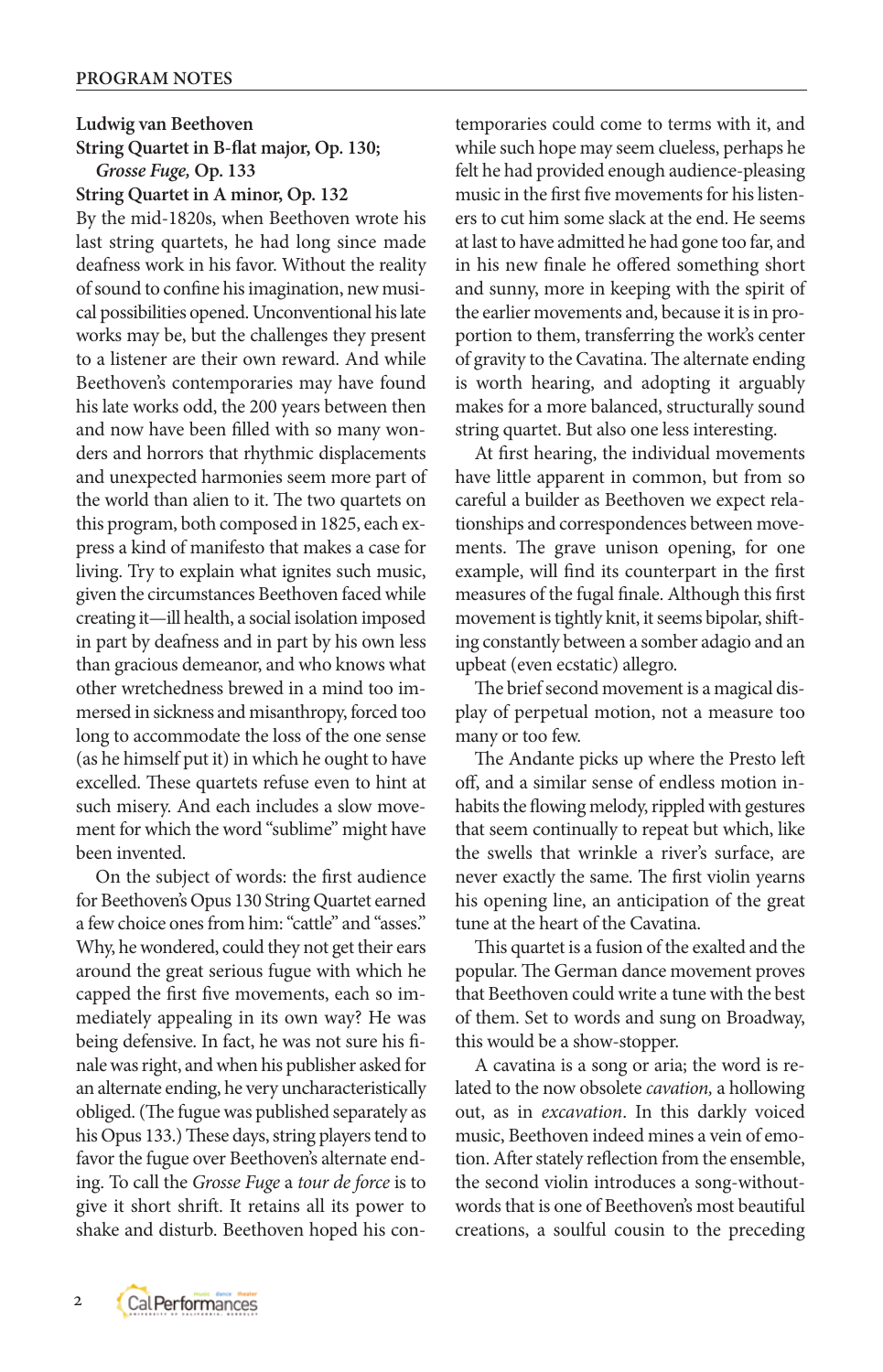

movement's show-stopping dance. Against a pulsing figure, the first violin utters anguished, broken phrases that fade at last into tranquility.

Now comes the epic finale, so different from what has preceded it. After a brief introduction of themes, the slashing fugue interrupts and continues with increasing ferocity. In great jabs, first and second themes are torn apart, fused, transformed. Watch the players. See what effort this brutal music demands. After an interlude of calm, the dynamic level rises abruptly. Beethoven taunts us, then throws us back into rough water growing rougher. Casting off all restraint, the music threatens to spin out of control. Only concentration and muscle can hold it together. Suddenly it seems to exhaust itself and for a moment grows almost giddy. Again momentum gathers, subsides, bursts out in one more recall of the slashing figure that initiated the fugue. Then Beethoven reconciles his themes, then closes. Triumphantly.

• • • **B**eethoven's physicians were faced with a<br>wreck. Even today, the medical world<br>marvels at the composer's many ail-<br>ments—deafness of course, but also kidney and wreck. Even today, the medical world marvels at the composer's many ailments—deafness, of course, but also kidney and liver disease, deteriorating bones, and cardiac arrhythmia, a malady that in recent years captured the imagination of researchers from the

University of Michigan and University of Washington, who speculated that it helped shape the Cavatina of Opus 130. A few months after Beethoven began composing his Opus 132 Quartet, a bout of inflammatory bowel disease threatened to finish him, or so he believed. When he was able to work again, he gave thanks in this music for his recovery.

Beethoven's hymn of gratitude, the third movement of this five-movement work, could well stand alone, it is so complete a statement. But it lies embedded between some other extraordinary music, beginning with a remarkable essay in ambiguity. Starting in the cello and moving up one by one, through the viola, then the second violin, then the first, each player intones a four-note figure whose effect achieves something other than its apparent aim. Seemingly, Beethoven intends to establish a forbidding atmosphere, and yet, even if you do not see the musicians as they enter, low strings to high, he creates an effect of slowly rising, as though from shadow into light. After this compact introduction, the first violin begins the push forward, switching abruptly from *assai sostenuto* to *allegro*. Then the cello states a theme—taken up immediately by the first violin—made up of closely spaced intervals, a phrase of three rising tones plus four falling

3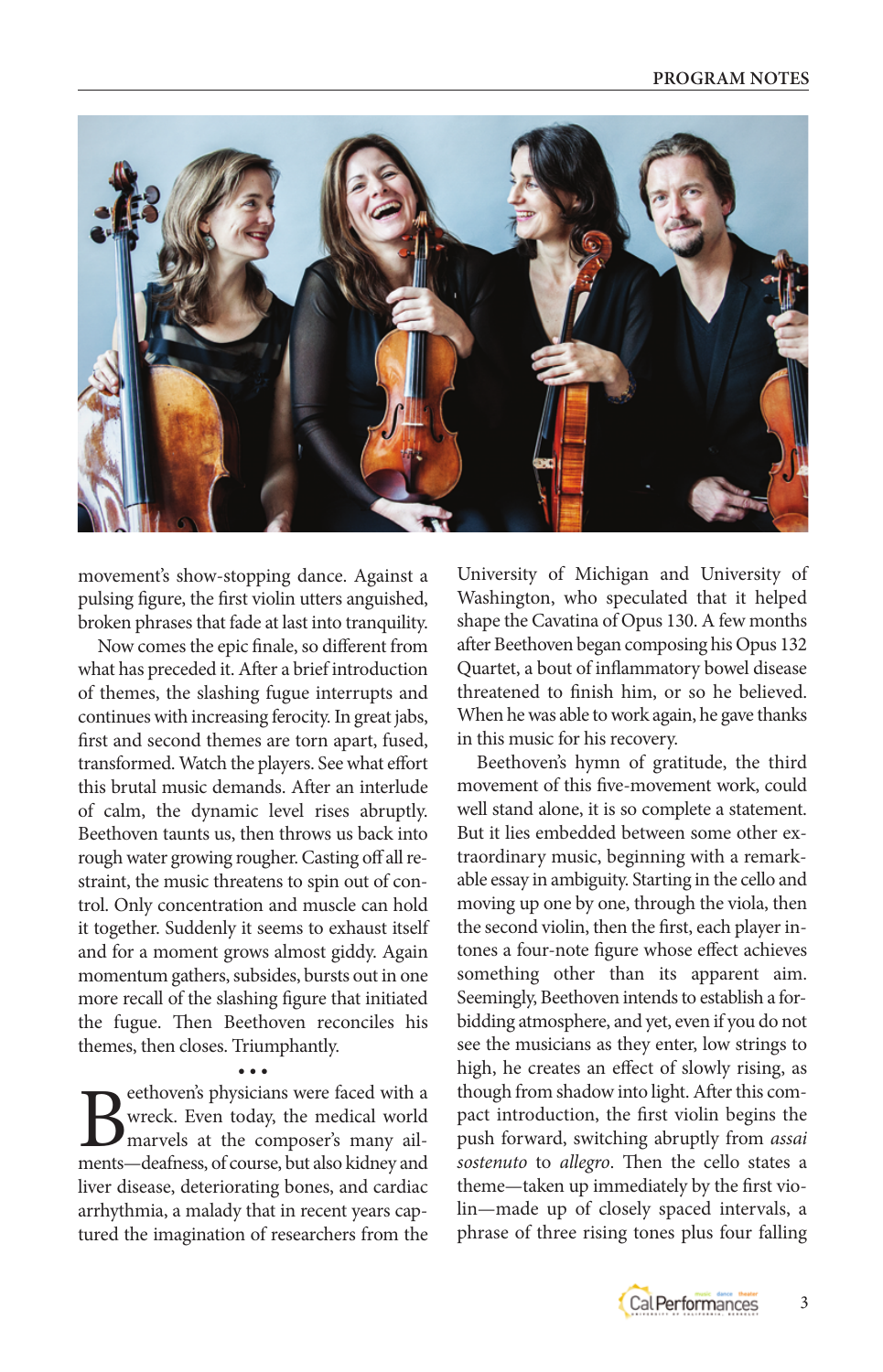tones. This will serve as the main theme and a primary reference point, recurring and binding the movement.

Throughout the exposition, impassioned writing is spelled by lyrical episodes, the serious and the buoyant interlacing, much as the introduction drew light from dark. We hear recollections of the introduction, explorations of the rising-falling main theme, the charm of Beethoven's songful inclinations—all of this emphasizing the delicate balance of shade and sun. In the coda, passion dominates until all falls to a whisper. Out of this near-silence, with a gradual rise into a sudden *forte—*mirroring the levitation we sensed in the quartet's first moments—the ensemble joins in final, lacerating figures while the first violin injects rapidly pulsing strokes, concluding the movement in a brilliant flash of sound.

The Allegro that follows is the quartet's most conventionally structured movement, two outer sections framing a central part. After four introductory bars, we hear a rustic dance, distributed (along with its accompaniment) among the musicians in a way that keeps the simple tune fresh throughout its many appearances. The central section starts as the first violin plays another dance-like tune along with a lower-string drone. The second violin accompanies this with a trembling ostinato. Individually, these sounds are not out of the ordinary. Combined, they create an oddly beautiful shimmer.

Next comes the movement, *molto adagio*, that Beethoven inscribed "Heiliger Dankgesang eines Genesenen an die Gottheit, in der lydischen Tonart"*—*"Holy Song of Thanksgiving from an Invalid to the Divinity, in the Lydian Mode." The Lydian is an ancient mode associated with sacred music. In simplest technical terms, it is a major scale with the fourth degree raised a half-step. Who knows why Beethoven felt compelled to mention it in explaining his prayer? The "Heiliger Dankgesang" can easily overwhelm you. Whether or not you're familiar with the Lydian mode is irrelevant.

The "Dankgesang" is a meditation. Succumb to it. Note the movement's first four-tone phrase, so different from the phrase that opened the quartet, and yet so reminiscent of it. A little more than three minutes into the music, tempo and meter shift (to *andante* from *adagio* and from 4/4 time to 3/8) and a new theme enters, bright and optimistic. "Neue Kraft fühlend," Beethoven writes at this point in his score— "feeling new strength." He alternates this "recovery" music with his hymn. When he brings the hymn back for its final appearance (about 11 minutes into the movement), it is to be played "Mit innigster Empfindung"—"with the deepest feeling." This seems an impossible direction, for Beethoven appears already to have spent the supply of emotion. And yet new depths open as the music grows increasingly hypnotic, seeming to stand still before vanishing.

One of the marvels of this quartet is how Beethoven avoids sentimentality. We inhabit his song of thanksgiving only while it unfolds. We have no time to dwell on it—or wallow in it for what follows immediately is a short, upbeat march. Take this as evidence that the convalescent has recovered or as a song of triumph—or simply as a palette-cleanser that now leads with no break into the finale.

After a transitional passage that offers the first violin the opportunity to dazzle and that mirrors a similar passage starting nine bars into the opening movement, the fifth movement proper begins with a swaying, confident song that sounds two centuries ahead of its time. It is the continuation of the first movement's main theme. The music grows harsh and disjointed the opposite of the "Dankgesang." The volume dials down, then swells as the pace accelerates, rushing to the end.

*—Larry Rothe* 

*Larry Rothe's books include* For the Love of Music *and* Music for a City, Music for the World.

4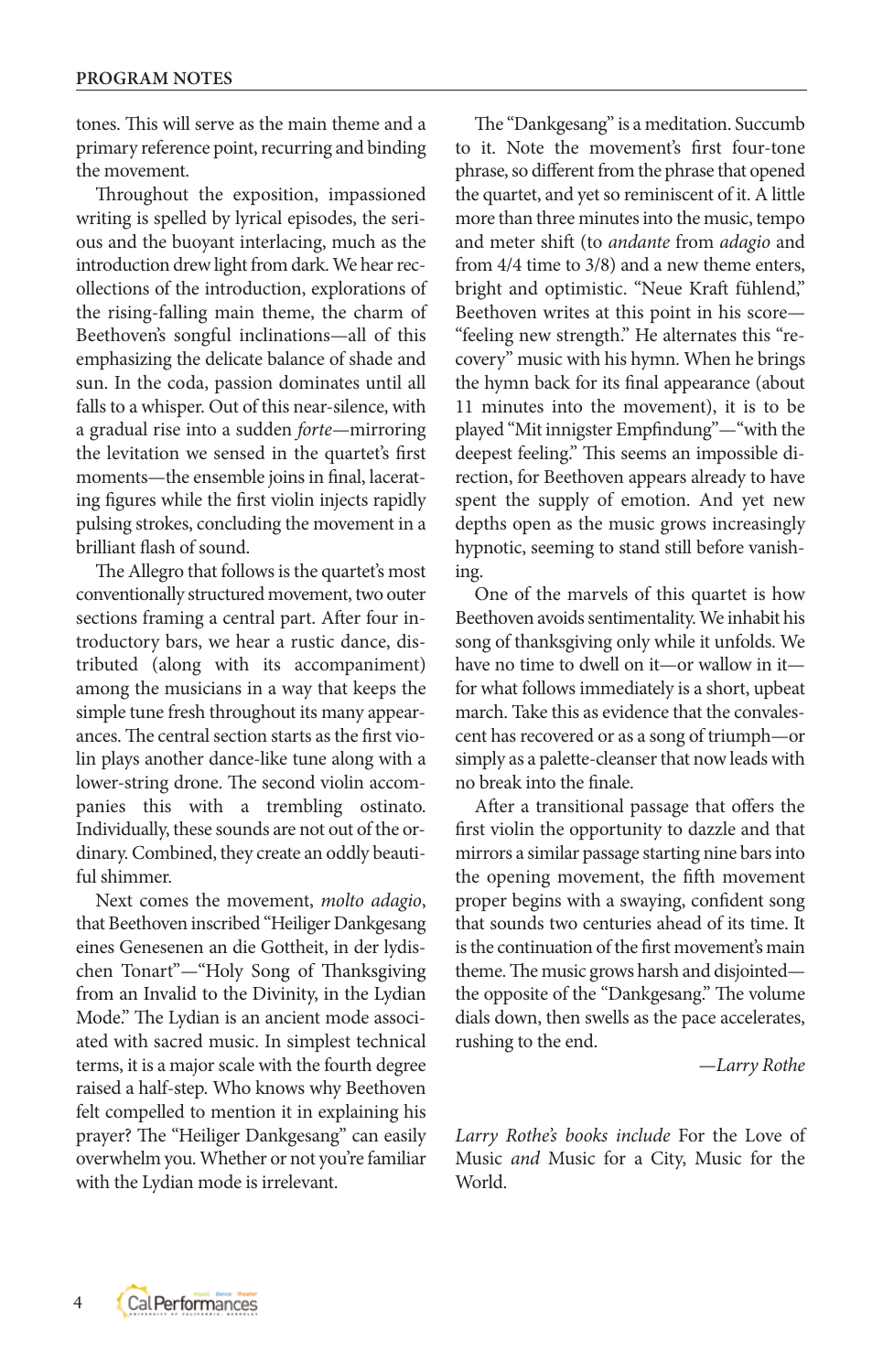# **Tetzlaff Quartet**

Founded in 1994 by Christian Tetzlaff, Elisabeth Kufferath, Hanna Weinmeister, and Tanja Tetzlaff, and prasied by the *New York Times* for its "dramatic, energetic playing of clean intensity," the Tetzlaff Quartet is one of the world's leading string quartets. All four artists take time off from their successful individual careers to tour several times each season, performing concerts that regularly receive impressive critical acclaim.

They are frequent guests at international festivals such as the Berliner Festwochen, Schles wig-Holstein, and Musikfest Bremen and regularly perform in prestigious European chamber music halls such as London's Wigmore Hall, Berlin's Pierre Boulez Hall, the Cité de la Musique in Paris, and the Cologne Philharmonie. The quartet has also appeared at the Musikverein in Vienna, Amsterdam's Concertgebouw, Leipzig's Gewandhaus, and Munich's Herkulessaal.

The Tetzlaff Quartet has made four highly acclaimed tours to North America, each including an appearance at Carnegie Hall and with additional stops in Berkeley, San Fran cisco, Atlanta, Washington (DC), Cleveland, Cincinnati, Baltimore, Vancouver, Ann Arbor, Orange County, and Portland.

The group's first recording—music by Schoen berg and Sibelius—was released by CAvi Music in 2010, while its second recording (Berg and Mendelssohn) received the prestigious Diapason d'Or award in 2015. In 2017, Ondine released a CD of quartets by Haydn and Schubert, followed in 2020 by a CD with two late Beethoven string quartets—Opp. 130/133 and Op. 132, the same program performed on this concert.

# **Christian Tetzlaff,** *violin*

Described as "one of the most brilliant and inquisitive artists of the new generation" (*The New York Times*), Christian Tetzlaff is a regular guest with the world's leading orchestras and festivals. He also enjoys collaborations with the most distinguished chamber musicians, including recital partners Leif Ove Andsnes and Lars Vogt. He plays a Peter Greiner violin.

### **Elisabeth Kufferath,** *violin*

A regular guest at international music festivals including Lucerne, Schleswig-Holstein, Rhein gau, Ravinia, and Aspen. Kufferath's regular chamber music partners include Lars Vogt, Antje Weithaas, Isabelle Faust, and Jens Peter Maintz. She is currently a professor of violin at the Hochschule für Musik und Theater in Han nover, Kufferath plays a Peter Greiner violin.

### **Hanna Weinmeister,** *viola*

Currently the first concertmaster at the Zurich Opera House, Weinmeister has collaborated with Leonidas Kavakos, Heinz Holliger, Gidon Kremer, and Benjamin Schmid, among others. She plays a Peter Greiner viola.

# **Tanja Tetzlaff,** *cello*

TanjaTetzlaff has an active solo career and has appeared with many international orchestras. She is especially dedicated to chamber music and regularly plays with Lars Vogt, Martin Fröst, and Carolin Widmann. Tetzlaff plays a violoncello made by Giovanni Battista Guadagnini in 1776.

**For** *Cal Performances at Home* Tiffani Snow, Producer Jeremy Little, Technical Director

### **For Ibis Productions, Inc.**

Jeremy Robins, Post-Production Video Engineer Zach Herchen, Post-Production Audio Engineer

**For Future Tense Medi**  Jesse Yang, Creative Director

# **For Cal Performances**

EXECUTIVE OFFICE

Jeremy Geffen, Executive and Artistic Director Kelly Brown, Executive Assistant to the Director

ADMINISTRATION Andy Kraus, Director of Strategy and Administration Calvin Eng, Chief Financial Officer Rafael Soto, Finance Specialist